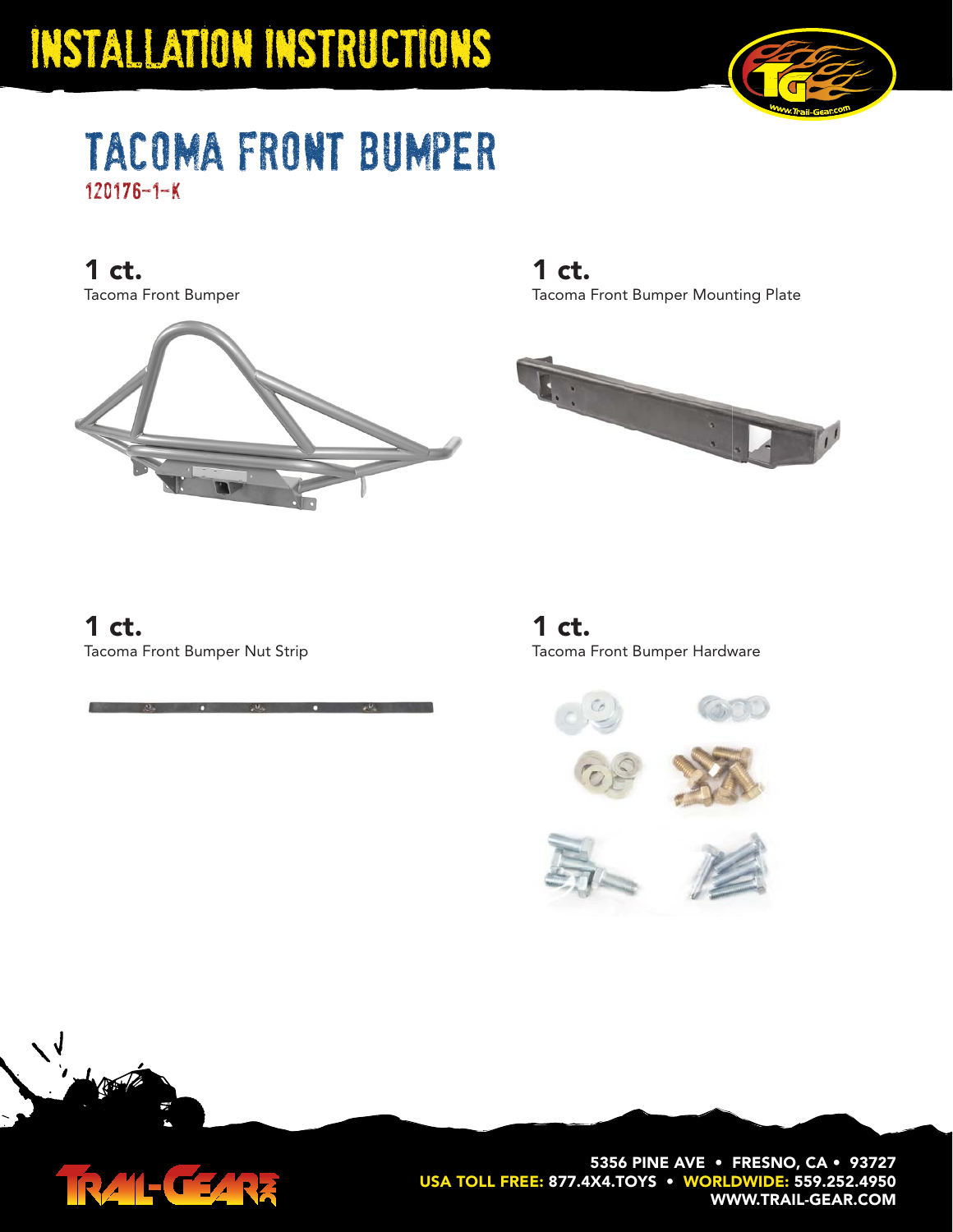

# recommended tools

Ratchet (3/8") **Sockets**

3/4"

10mm

12mm

14mm

17mm 18mm

# caution

1. Read all instructions completely and carefully before you begin.

2. Check to make sure the kit is complete and that no parts are missing(refer to the Kit Contents List on the first page of these instructions). If anything is missing, please contact Trail-Gear at 559.252.4950.

3. Park vehicle on a clean, dry, flat, level surface and block the tires so the vehicle can not roll in either direction.

> **5356 PINE AVE • FRESNO, CA • 93727** USA TOLL FREE: 877.4X4.TOYS • WORLDWIDE: 559.252.4 **WWW.TRAIL-GEAR.COM**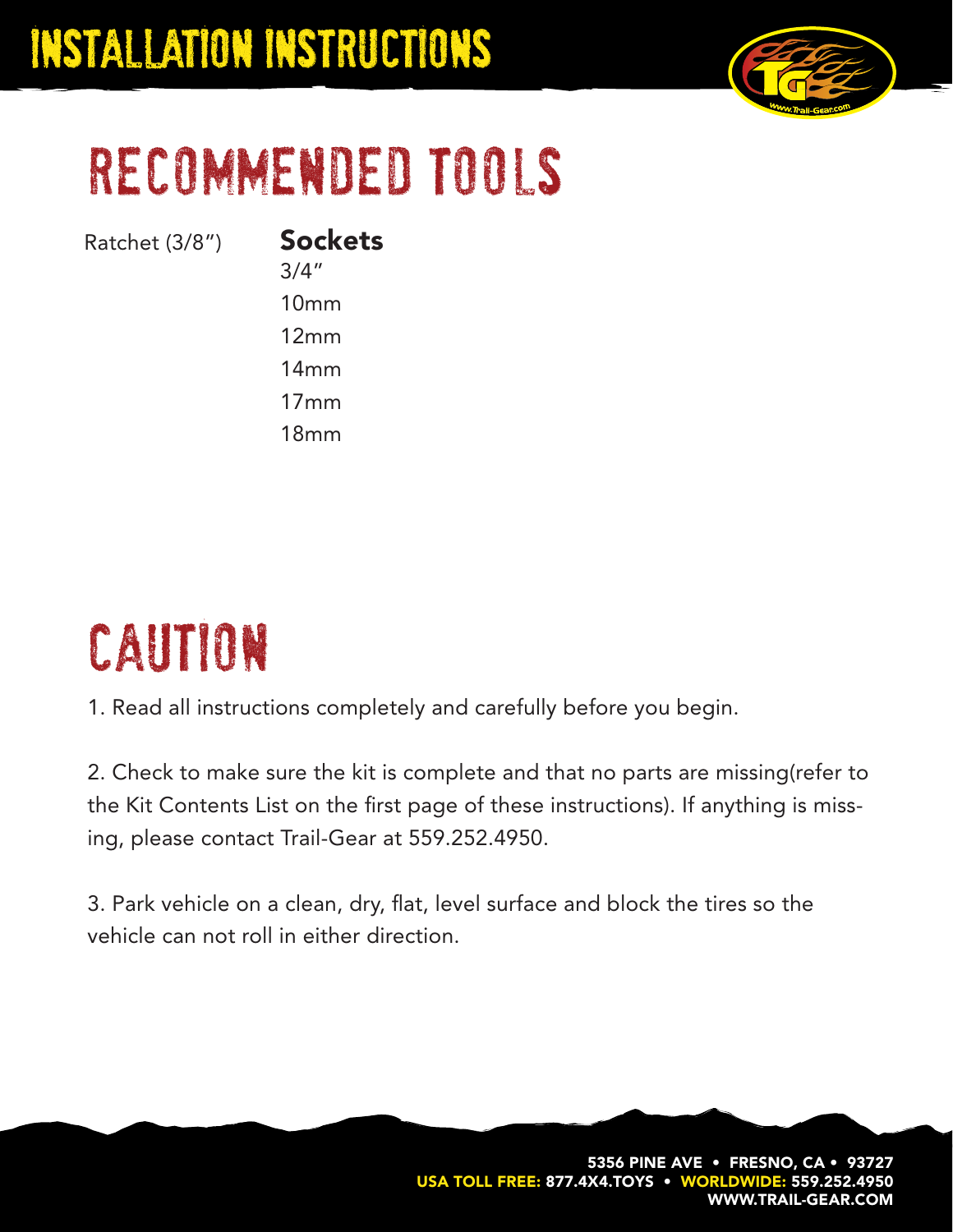

#### STEP<sub>1</sub>

Remove front bumper.



step 2

Remove bumper support bar.



#### step 3 step 4 step 4 step 4 step 4 step 4 step 4 step 4 step 4 step 4 step 4 step 4 step 4 step 4 step 4 step 4 step 4 step 4 step 4 step 4 step 4 step 4 step 4 step 4 step 4 step 4 step 4 step 4 step 4 step 4 step 4 step

Remove frame extensions and skid plate mount combo. (2001-2004 models only)



#### step 5 step 6 step 6 step 6 step 6 step 6 step 6 step 6 step 6 step 6 step 6 step 6 step 6 step 6 step 6 step 6 step 6 step 6 step 6 step 6 step 6 step 6 step 6 step 6 step 6 step 6 step 6 step 6 step 6 step 6 step 6 step

Install front bumper mount to frame using (2) 12mm bolts on each side in original tow hook holes. Do not tighten all the way.



Remove tow hooks from both sides.



Insert nut strip. (2001-2004 models only)